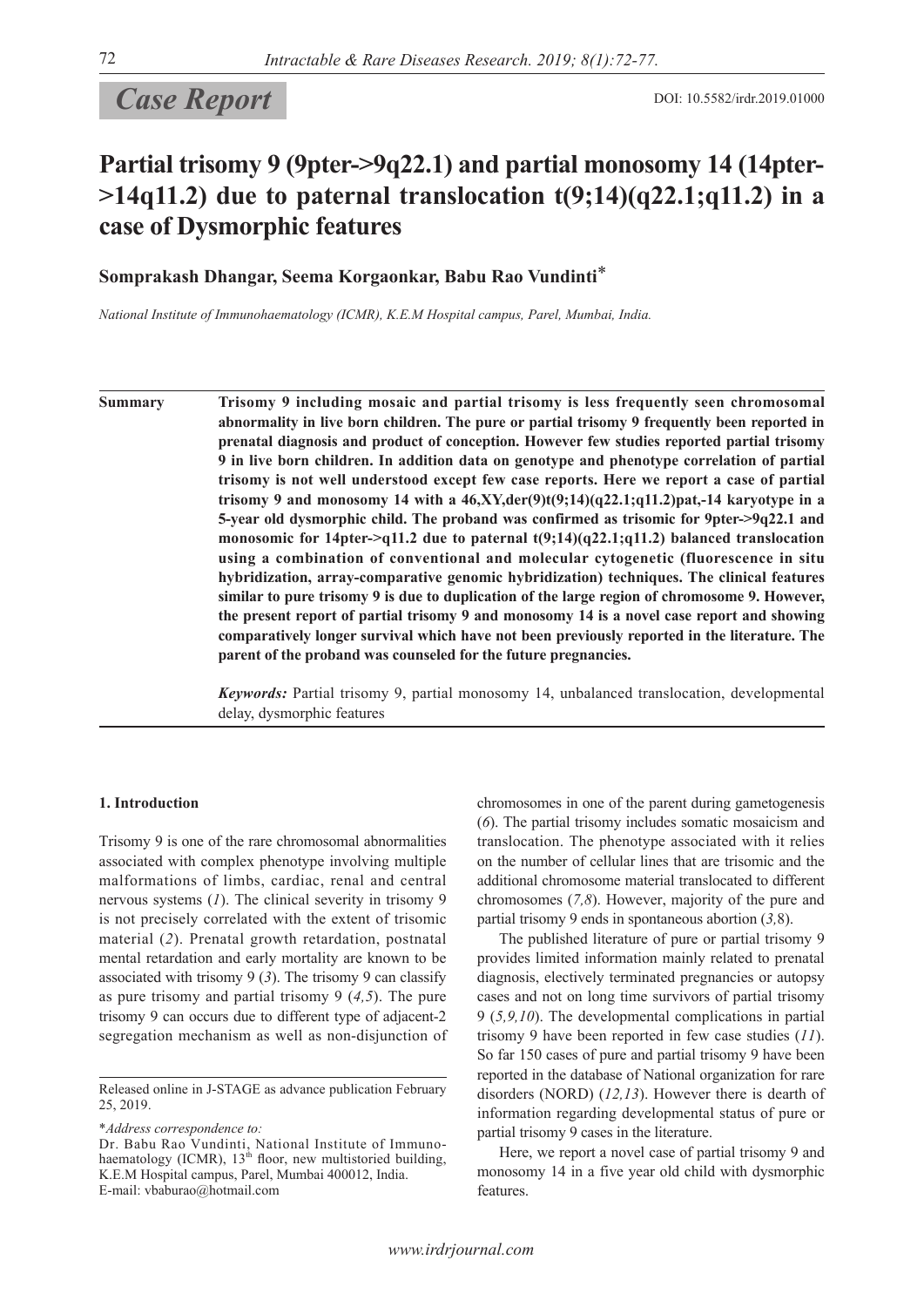## **2. Case Report**

A 5-year old male child, the first born of a healthy nonconsanguineous couple was referred to our clinic for chromosomal analysis due to delayed milestones and dysmorphic features. He had been born of full term normal delivery with moderately low birth weight. Mother's age was 33 years with no previous bad obstetric history and the father was 35 years old.

On clinical examination, the child had facial dysmorphic features like prominent forehead with mild macrocephaly, low hair line, slight downward slanting of the eyes with epicanthic folds, hypertelorism, low set ears, large pinnae, long face, bulbous nose, thin upper lip, long philtrum, high arched palate and webbed neck. The proband also had skeletal and limb anomalies including kyphoscoliosis rocker bottom feet, short middle interphalangeal elevated foot, clinodactyly of fifth finger and pilonidal sinus. Speech development was severely retarded and the gross and fine motor development was poor. The Social Quotient (SQ) was 80. The Magnetic resonance imaging (MRI) and Computer tomography (CT) scan of brain revealed generalized cerebral atrophy, dilated ventricles, and arachnoid cyst. The 2-Dimentional echocardiogram (2D-ECHO) reported tiny patent ductus arteriosus (PDA) with normal left ventricular output. Ultra sonography (USG) of abdomen revealed small size of both kidneys. Brainstem Evoked Response Audiometric (BERA) test revealed bilateral moderate to severe hearing loss. Ophthalmic examination showed telecanthus.

 $(1A)$ 

The study was carried out with the consent of one of the parent.

#### **3. Cytogenetics**

Peripheral blood cultures were set up at 37°C for 72 hours according to standard procedure (*14*). The cultures were stimulated with phytohaemagglutinin (PHA) arrested with colchicine (50 ug/mL) and treated with hypotonic solution (KCL- 0.56 g/100 mL). The cells were fixed in carnoy's solution (Methanol: Glacial acetic acid; 3:1). The chromosomal preparations obtained were subjected to GTG banding (*15*). At least 30 metaphases were scored and karyotype (approximately 400 band resolution) according to International System of Chromosome Nomenclature 2016 (ISCN 2016) (*6*). Applied Spectral Imaging software system (Inc. Carlsbad, USA) interfaced with Nikon 90i microscope (Japan) was used for analysis.

The chromosomal analysis of child revealed 46,XY,+der(9)t(9;14)(q22.1;q11.2)pat,-14 karyotype (Figure 1A). The karyotype of mother was normal while the father had balanced translocation  $46, XY, t(9,14)$ (q22.1;q11.2) (Figure 1B). Fluorescence in situ hybridization (FISH) was carried out using centromere specific and whole chromosome painting probe (Kreatech, Leica biosystems, Germany) of chromosome 9 (Cat. No. KBI30009G) and 14 (Cat. No. KBI30014R). FISH results revealed partial trisomy 9 and monosomy 14 in proband (Figures 1C and 1D). The chromosome breakpoints further confirmed by array-CGH (CytoPrime

| 地位<br>经数                               | 第5卷<br>吸線                                            | ee<br>B                               |                                                   |                                     | ij<br>N                             | ää                                   | (1C)<br>Chx9<br>der <sub>9</sub>          |
|----------------------------------------|------------------------------------------------------|---------------------------------------|---------------------------------------------------|-------------------------------------|-------------------------------------|--------------------------------------|-------------------------------------------|
| $\mathbf{1}$<br>ij<br>Ha<br>$\sqrt{6}$ | $\overline{\mathbf{c}}$<br>碧<br>\$<br>$\overline{7}$ | $\overline{\mathbf{3}}$<br>窮<br>留得    | 鷺<br>ã<br>嚣鸫                                      | ää<br>10                            | $\overline{4}$<br>EE<br>Ee          | $\overline{\phantom{a}}$<br>ãã<br>12 | $_{thr}$ 14                               |
| ĝğ<br>13                               | à                                                    | 8<br>尊爵<br>15                         | $\overline{9}$                                    | $\frac{1}{\det(9)}$<br>×<br>8<br>16 | 11<br>ä<br>磊<br>17                  | ää<br>${\bf 18}$                     | Chr9                                      |
| FÄ<br>19                               | 美<br>20                                              |                                       | 21                                                | 高春                                  | SOLUTION 2                          | 毒                                    |                                           |
| (1B)<br>机动步<br>地名美国<br>$\mathbf{1}$    | t<br><b>ONE</b><br>$\overline{2}$                    | 98<br>98<br>$\overline{\phantom{a}3}$ |                                                   |                                     | <b>Count</b><br>ģ<br>$\overline{4}$ | ii<br>H                              | (1D)<br>Chr 14<br>der 14<br>$_{\rm Chr9}$ |
| Al<br>$\bf{6}$                         | ne<br>Ne<br>$\overline{7}$                           | å8<br>$\overline{\mathbf{8}}$         | <b>CONTRACT</b><br>留飾<br>$\overline{9}$<br>der(9) | 28<br>10                            | 8¢<br>11                            | iÃ                                   |                                           |
| ĄĄ                                     | Ő<br>ë<br>14 $der(14)$                               | ĕ<br>ឆ្អ<br>15                        |                                                   | 舅<br>g<br>16                        | 嚣<br>囂<br>17                        | 晶晶<br>18                             |                                           |
| Жă<br>19                               | 篇篇<br>20                                             |                                       | Ä<br>ň<br>21                                      | ã õ<br>22                           | $\times$ and $\sim$                 | Ş                                    | der <sub>9</sub>                          |

**Figure 1. Karyotype and FISH images of Proband and father of the affected child. (A),** GTG banded karyotype of proband showing 46,XY,+der(9)t(9;14)(q22.1;q11.2)pat,-14; **(B),** Balanced translocation showing 46,XY,t(9;14)(q22.1;q11.2) in father; **(C),** Whole chromosome painting (FISH) shows partial trisomy 9 [Green (9) and red (14)] in proband; (D), FISH image showing balanced translocation in father.

## *www.irdrjournal.com*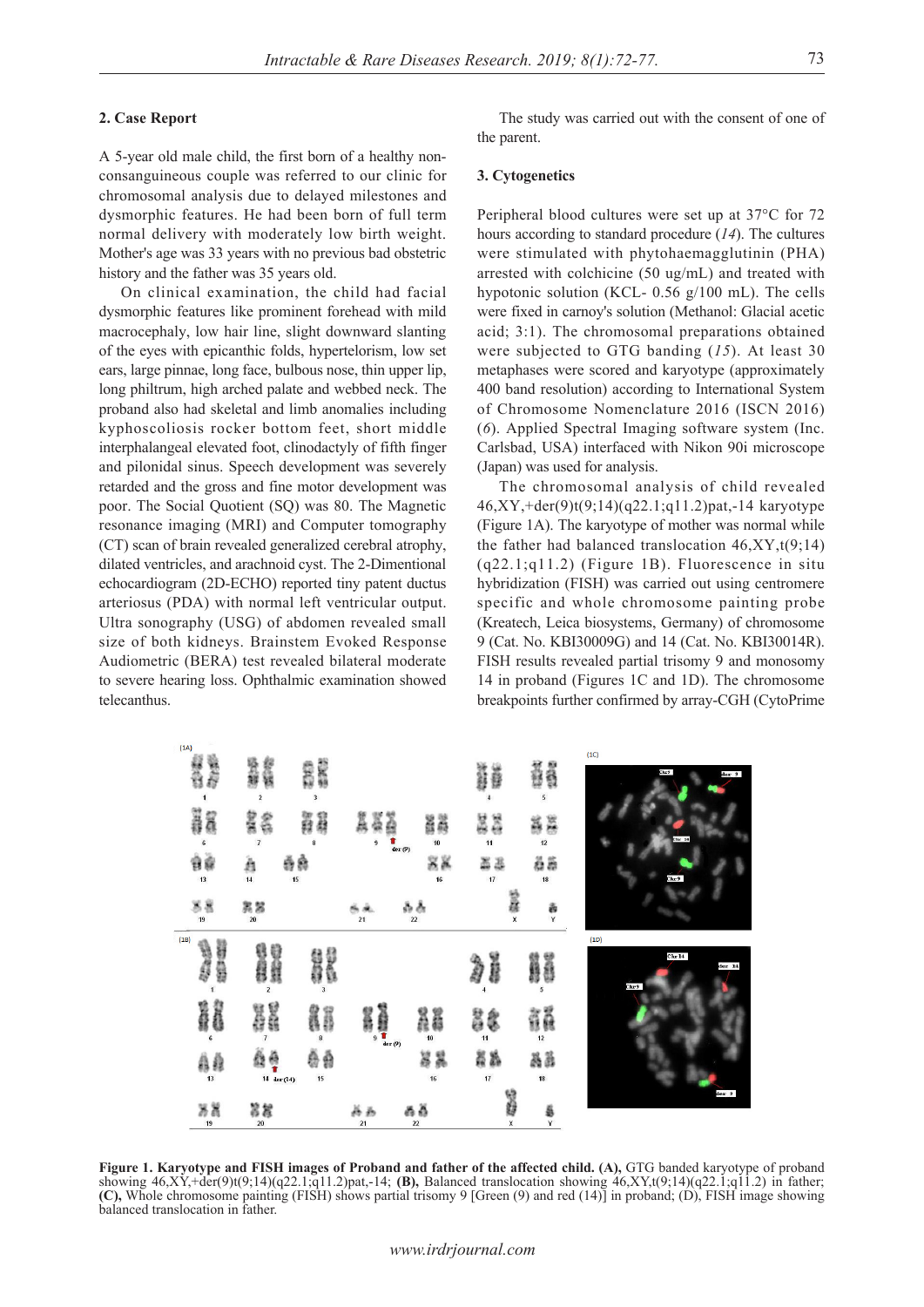

**Figure 2. Array-CGH findings. (A),** Array-CGH image showing duplication of chromosome 9, region 9pter->9q22.1 (Proband); **(B),** Array-CGH image showing duplicated region of chromosome 9 in our case and its comparison with previous studies.

microarray system with Chromosome Analysis Suite software designed by affymetrix). Array-CGH revealed arr[GRCh38] 9p24.3q22.1(203861\_87860633)x3 pat (Figures 2A and 2B). Array-CGH analysis shows a single copy gain of chromosome 9 at band 9p24.3- >q22.1 which spans 87.657 Mbps genomic material consisting of 432 genes. The array-CGH result suggested partial trisomy 9.

## **4. Discussion**

Genomic imbalances due to chromosomal abnormalities are major cause of multiple congenital anomalies including dysmorphic features and developmental delay. The chromosomal abnormalities including balanced translocations, inversions and extra marker chromosomes passed through the parents cause unbalanced genomic changes in the fetus or children resulting in the abnormal phenotype (*16*).

Trisomy 9 is a fairly uncommon aneuploidy accounting for only 2.7% of all trisomy and mainly results in early miscarriages (*17*). Pure trisomy 9 presents a wide variety of congenital anomalies affecting most of the vital organs and limb extremities. However, the severity is highly variable from case to case (*18,19*). Partial trisomy 9 due to balanced translocation between chromosome 9 and other chromosomes of parents have been reported in literature (*20,21*). In

our case, chromosome analysis using GTG banding revealed der(9) chromosome and the karyotype was 46,XY,+der(9)t(9;14)(q22.1;q11.2)pat,-14. The array-CGH detected the accurate break point to be 9p24.3- >q22.1 which could not be confirmed by conventional method. Total 432 genes are present in this breakpoint region and out of which 222 genes are found to be associated with Mendelian inheritance (*22*). It is evident that the der(9) chromosome came from father due to the presence of balanced translocation  $46, XY, t(9,14)$  $(q22.1;q11.2)$ . The adjacent-2 segregation taking place during the gametogenesis in one of the parent may be the reason for the unbalanced genotype (*6*). Molecular cytogenetic analysis of proband using FISH revealed that the der(9) was indeed derived from the father and the child was trisomic for chromosome region 9pter- >9q22.1 and monosomic for 14pter->14q11.2 region. Hence, the karyotype of proband was confirmed to be 46,XY,+der(9)t(9;14)(q22.1;q11.2)pat,-14.

In literature review we found that nine such cases with slightly similar breakpoint 9pter->9q22.2 have been reported (Table 1). However, the other partial trisomy related to region 9q12->9q32 also reported in the literature. The National organization for rare disorders (NORD) and Tracking Rare Incidence Syndromes (TRIS) project are the important database for rare diseases like trisomy 9. According to their database 150 cases of trisomy 9 has been reported so far. Of them only few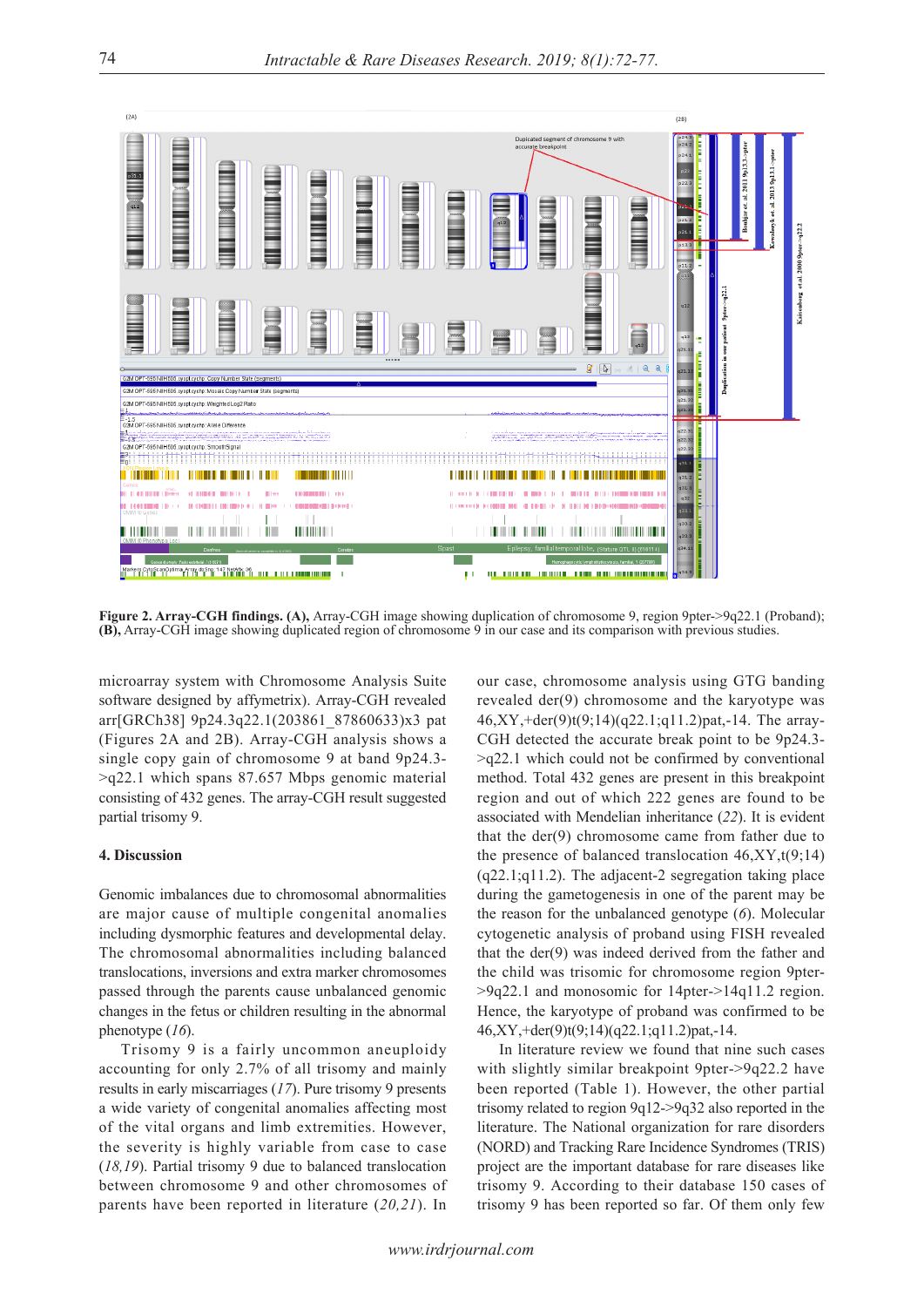| Authors [Year] (ref.)                                                              | Region/loci duplicated             | Reported clinical anomalies                                                                                                                                                                                                                                                                                                                                                                                                                                  |  |  |  |  |
|------------------------------------------------------------------------------------|------------------------------------|--------------------------------------------------------------------------------------------------------------------------------------------------------------------------------------------------------------------------------------------------------------------------------------------------------------------------------------------------------------------------------------------------------------------------------------------------------------|--|--|--|--|
| <b>Our Patient</b>                                                                 | 9p24.3 > q22.1                     | Macrocephaly, slight downward slanting of the eyes with<br>epicanthic folds, hypertelorism, low set ears, large pinnae, long<br>face, bulbous nose, thin upper lip, long philtrum, high arched<br>palate and webbed neck, kyphoscoliosis, rocker bottom feet,<br>short middle interphalangeal, clinodactyly of the fifth finger,<br>pilonidalsinus, cerebral atrophy, dilated ventricles and arachnoid<br>cyst, congenital heart disease, small size kidneys |  |  |  |  |
| Fryns J P et al. [1979] (29)                                                       | 9p                                 | Retardate psychomotor development, hypertelorism,<br>antimagoloid slant, globular nose, protruding ears, dilated<br>ventricles                                                                                                                                                                                                                                                                                                                               |  |  |  |  |
| Wilson GN et al. [1985] (2)                                                        | $9pter$ ->q22                      | Microcephaly, prominent nasal root, bulbous nose, and down-<br>turned comers of the mouth                                                                                                                                                                                                                                                                                                                                                                    |  |  |  |  |
| Smart RD et al.[1988] (30)                                                         | $9pter$ ->q22.1                    | Enlarged ventricles, facial dysmorphism                                                                                                                                                                                                                                                                                                                                                                                                                      |  |  |  |  |
| Chih C P et al. [1999] (31)                                                        | $9pter$ ->q22                      | Enlarged cysternamegna with bilateral ventriculomegaly                                                                                                                                                                                                                                                                                                                                                                                                       |  |  |  |  |
| Von Kaisenberg CS et al.<br>$[2000]$ $(32)$                                        | 9pter-> $q22.2$                    | Dandy Walker malformation* and cerebella vermis hypoplasia<br>in fetus                                                                                                                                                                                                                                                                                                                                                                                       |  |  |  |  |
| Bouhjar IB et al. [2011] (27)                                                      | $9p13.3$ - $>$ pter                | Typical dysmorphic features but not mental retardation                                                                                                                                                                                                                                                                                                                                                                                                       |  |  |  |  |
| Lyons JM et al. [2013] (33)                                                        | Partial 9p and partial monosomy Yq | Neuro developmental delay, growth delay, dysmorphic<br>features, small genitalia                                                                                                                                                                                                                                                                                                                                                                             |  |  |  |  |
| Kowalezyk M. et al. [2013] (28)<br>$9p13.1$ - $pter$ duplication with 9 p deletion |                                    | Craniofacial anomalies, Dandy Walker malformation*,<br>delayed development, mental retardation                                                                                                                                                                                                                                                                                                                                                               |  |  |  |  |
| Brambila-Tapia AJ et al.<br>[2014] (21)                                            | Pure trisomy 9p13.1                | Psychomotor delay, short stature, open anterior fontanelle,<br>dysplastic ears, facial dysmorphism, Long and broad first<br>toes, CNS and skeletal alterations                                                                                                                                                                                                                                                                                               |  |  |  |  |

**Table 1. Correlation of clinical features and chromosome breakpoints in patients with 9p duplication**

Bolding represents features in common with our patient. \*Partial anomalies present in our case.

|  |  | Table 2. Comparative clinical features and chromosome break points in patients with monosomy 14 |  |  |  |
|--|--|-------------------------------------------------------------------------------------------------|--|--|--|
|  |  |                                                                                                 |  |  |  |

| Region/loci duplicated    | Reported clinical anomalies                                                                                                                                                                                                                                                                                                                                                                                                                                |
|---------------------------|------------------------------------------------------------------------------------------------------------------------------------------------------------------------------------------------------------------------------------------------------------------------------------------------------------------------------------------------------------------------------------------------------------------------------------------------------------|
| $14$ pter $> 14$ q $11.2$ | Macrocephaly, slight downward slanting of the eyes with epicanthic folds,<br>hypertelorism, low set ears, large pinnae, long face, bulbous nose, thin upper<br>lip, long philtrum, high arched palate and webbed neck, kyphoscoliosis,<br>rocker bottom feet, short middle interphalangeal, clinodactyly of the fifth<br>finger, pilonidal sinus, cerebral atrophy, dilated ventricles and arachnoid<br>cyst, congenital heart disease, small size kidneys |
| $(14q-)$ + deletion       | Delayed development, Intellectual disability                                                                                                                                                                                                                                                                                                                                                                                                               |
| 14q interstitial deletion | Small fontanelle, sloping forehead, micropthalmia, malformed pinnae                                                                                                                                                                                                                                                                                                                                                                                        |
| 14q11.2 deletion          | <b>Macrocephaly, facial dysmorphism</b> with Autism                                                                                                                                                                                                                                                                                                                                                                                                        |
|                           |                                                                                                                                                                                                                                                                                                                                                                                                                                                            |

Bolding represents features in common with our patient.

cases had longer survival more than 3-4 years (*12,13*). According to published literature majority of trisomy 9 cases involving breakpoint region 9pter->9q22.2 manifest clinical features such as webbed neck, rocker bottom feet, slanting eyes, growth retardation and delayed milestones (*23*). Similar clinical abnormalities were seen in this case, additionally classical anomalies like CNS involvement (cerebral atrophy, dilated

ventricles), and cardio vascular involvement (PDA) and renal impairment (hypoplastic kidneys) were also present. The presence of these anomalies makes the proband a classical case of partial trisomy 9 in terms of clinical diagnosis and management. Hence reporting of such cases is essential to characterize the disorder as well as to increase the awareness and knowledge in the medical community.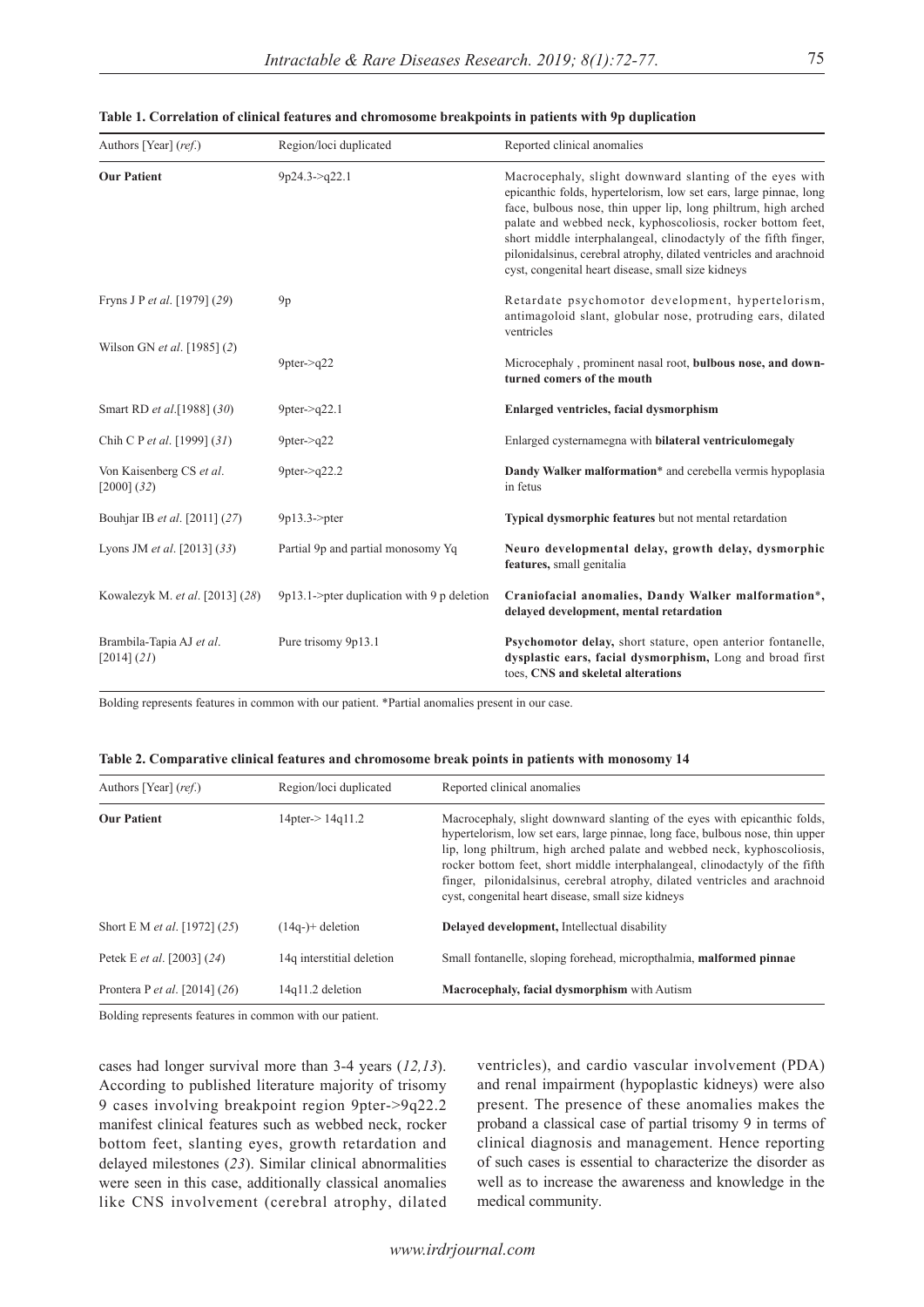Moreover, partial monosomy 14pter->14q11.2 was also detected through conventional cytogenetics in the proband. Few cases of partial monosomy 14q11.2 have been reported in the literature (Table 2) and most of the anomalies overlap with trisomy 9 features (*24,25*). However we have not found any gain or loss in array-CGH results, showing involvement of heterochromatic region in the translocation. The reported studies shows recurrent 100 kb micro deletions in the chromosomal region 14q11.2 involving CHD1 gene are associated with autism and macrocephaly. Other study also suggested that the deletion of 114 kb in the region of 14q11.2 involving genes *SUPTT16H*, *CHD8*, *RAB2B* which are strongly associated with autism and facial dysmorphism (*26*). Hence cytogenetic analysis of the children with dysmorphic features is essential in view of autism spectrum disorder and its further management.

The cytogenetic screening of future pregnancies is important as there is a high risk of giving birth to chromosomally abnormal child, due to the presence of balanced translocation in the father which is likely to undergo abnormal meiotic segregation. Over the last decade recent advancement in molecular cytogenetic has proved to be an important tool for identification of complex chromosomal abnormalities including minor losses and gains with accurate breakpoint (*27*). The Copy number Variations (CNV's) are found to be associated with several disease conditions (*28*).

In conclusion, the present case of partial trisomy 9 and monosomy 14 is novel findings and showing comparatively longer survival which has not been previously reported in the literature. Further, the combination of conventional and advance molecular cytogenetic tools have proven to be essential in accurate identification of breakpoint in affected children. The present case reports will help in appropriate genetic counseling and prevention of genetic disease through prenatal diagnosis.

## **Acknowledgements**

The study was carried out with Institutional core grant.

### **References**

- 1. Feingold M, Atkins L. A case of trisomy 9. J Med Genet. 1973; 10:184-187.
- 2. Wilson GN, Raj A, Baker D. The phenotypic and cytogenetic spectrum of partial trisomy 9. Am J Med Genet. 1985; 20:277-282.
- 3. Yeo L, Waldron R, Lashley S, Day-Salvatore D, Vintzileos AM. Prenatal sonographic findings associated with nonmosaic trisomy 9 and literature review. J Ultrasound Med.2003; 22:425-430.
- 4. Sepulveda W, Wimalasundera RC, Taylor MJ, Blunt S, Be C, De La Fuente S. Prenatal ultrasound findings in complete trisomy 9. Ultrasound Obstet Gynecol. 2003; 22:479-483.
- 5. Chitayat D, Hodgkinson K, Luke A, Winsor E, Rose T,

Kalousek D. Prenatal diagnosis and fetopathological findings in five fetuses with trisomy 9. Am J Med Genet. 1995; 56:247-251.

- McGowan-Jordan J, Simons A, Schmid M, (eds.). An international system for human cytogenomic nomenclature. Reprint of Cytogenetic and Genome Res, S Karger, Basel, New York, 2016, 149:1-2.
- 7. Saura R, Traore W, Taine L, Wen ZQ, Roux D, Maugey-Laulom B, Ruffie M, Vergnaud A, Horovitz J. Prenatal diagnosis of trisomy 9. Six cases and a review of the literature.
- 8. Zen PR, Rosa RF, Rosa RC, Graziadio C, Paskulin GA. New report of two patients with mosaic trisomy 9 presenting unusual features and longer survival. Sao Paulo Med J. 2011; 129:428-432.
- Francke U, Benirschke K, Jones OW. Prenatal diagnosis of trisomy 9. Humangenetik. 1975; 29:243-250.
- 10. Schwartz S, Ashai S, Meijboom EJ, Schwartz MF, Sun CC, Cohen MM. Prenatal detection of trisomy 9 mosaicism. Prenat Diagn. 1989; 9:549-554.
- 11. Ben Slama S, Ouertani I, Dimassi K, Bacha D, Lahmar A, Mzabi S. Complete trisomy 9 with unusual phenotype association. Tunis Med. 2016; 94:895.
- 12. National organization for rare disorders (NORD). Rare Disease Database. *https://rarediseases.org/rare-diseases/ chromosome-9-trisomy-9p-multiple-variants* (accessed December 5, 2018).
- 13. Bruns D. Presenting physical characteristics, medical conditions, and developmental status of long-term survivors with trisomy 9 mosaicism. Am J Med Genet A. 2011; 155:1033-1039.
- 14. Moorhead PS, Nowell PC, Mellman WJ, Battips DM, Hungerford DA. Chromosome preparations of leukocytes cultured from human peripheral blood. Exp Cell Res. 1960; 20:613-616.
- 15. Seabright M. A rapid banding technique for human chromosomes. Lancet.1971; 2:971-972.
- 16. Liu HY, Huang J, Li T, Wu D, Wang HD, Wang Y, Wang T, Guo LJ, Guo QN, Huang FF, Wang RL, Wang YT. Clinical and molecular cytogenetic analyses of four patients with imbalanced translocations. Mol Cytogenet. 2016; 9:31.
- 17. Bruns DA, Campbell E. Twenty-Five additional cases of trisomy 9 mosaic: Birth information, medical conditions and developmental status. Am J Med Genet A. 2015; 167A:997-1007.
- 18. López-Félix J, Flores-Gallegos L, Garduño-Zarazúa L, Leis-Márquez T1, Juárez-García L1, Meléndez-Hernández R, Castelazo-Morales E, Mayén-Molina D. Partial trisomy 9: Prenatal diagnosis and recurrence within same family. Clin Case Rep. 2017; 5:986-992.
- 19. Leube B, Majewski F, Drechsler M, Royer-Pokora B. Unbalanced cryptic translocation der (14)t(9;14) (q34.3;q32.33) identified by subtelomeric FISH. Clin Dysmorphol. 2003; 12:261-265.
- 20. Deng L, Peng Y, Liu J, Wen J, Xia Y, Liang D, Wu L. Brief Report. Adult patient presenting an interstitial (9) (q21.32q31.1) direct duplication resulting from the malsegregation of a paternal balanced insertional translocation. Birth Defects Res A Clin Mol Teratol. 2014; 100:294-299.
- 21. Brambila-Tapia AJ, Neira VA, Vásquez-Velásquez AI, Jimenez-Arredondo RE, Chávez-González EL, Picos-Cárdenas VJ, Fletes-Rayas AL, Figuera LE. Pure 9p trisomy derived from a terminal balanced unreciprocal